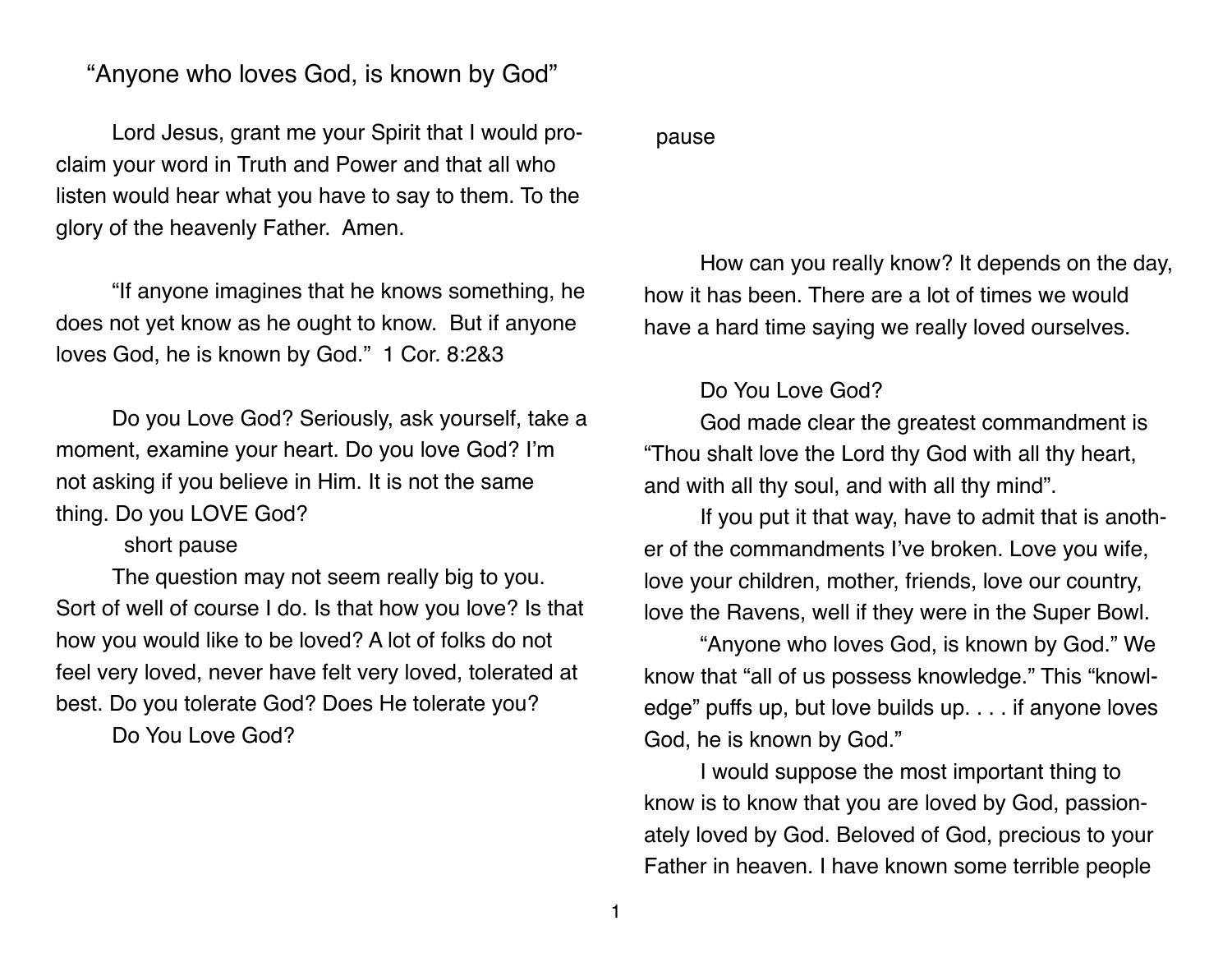who knew Jesus was the Savior. I'm not sure they loved Jesus, maybe they did not know how deeply Jesus loved them.

If you love the Lord thy God with all thy heart, and with all thy soul, and with all thy mind, I would think it would be hard to be a terrible person. To know that you are passionately loved by God. We are so used to hearing about Jesus taking our sins and dying on the cross, it hardly slows down as goes in one ear and out the other.

I am sure you have said to someone "I love you" and you really meant it. Only to see it bounce off. You might realize those words have bounced off your heart a few times too.

Do you Love God? Soak in a hot tub, lay on the beach in the sun. Soak in, be immersed in the Love of God. The passionate love of your Father, your forever Father, eternal Father, who birthed you, selected all your features, placed you where you live, with the people you live with, designed you: for love, to be filled with His love, to live in His almighty love forever, peace, joy, delight, celebration. Designed you to give love: rich, full, flowing out, His love as you have been loved.

To be loved changes us, transforms us. To be filled up, overflowing with love, bursts out, you want to

pass it on. When you are filled with love, you notice folk that look like they need love. You care. You want them to be loved too. You love them. That is God's idea, His will for you is to pass His love on. It is not always easy, not even welcome, give love - be ignored, rejected. God knows what that is like. He loved us, we killed His only begotten Son. We would have too, if we had been there. Never imagine you would have been with His mother at the foot of the cross.

In Corinth there was disagreement about how to Christians were to act around each other. Paul was writing that is was acting in love not acting on knowledge that mattered. Knowledge causes arguments. Love does not.

Perfect love has awesome power. Jesus loved perfectly. Experience the power of perfect love, healing, demons driven out, the eyes of the blind opened. Image seeing Jesus heal, watch passionate love.

Do you love God? Do you love God with the same passion that you are loved by Him? Inconceivable! Would you like to love Him more? Would you like to grow in love? Passionate, eternal, drenched in love forever? That is heaven.

You will be changed. You will look at yourself with new eyes. Look at your hand. It is a holy hand, the hand of a holy saint of God, what it does is holy work,